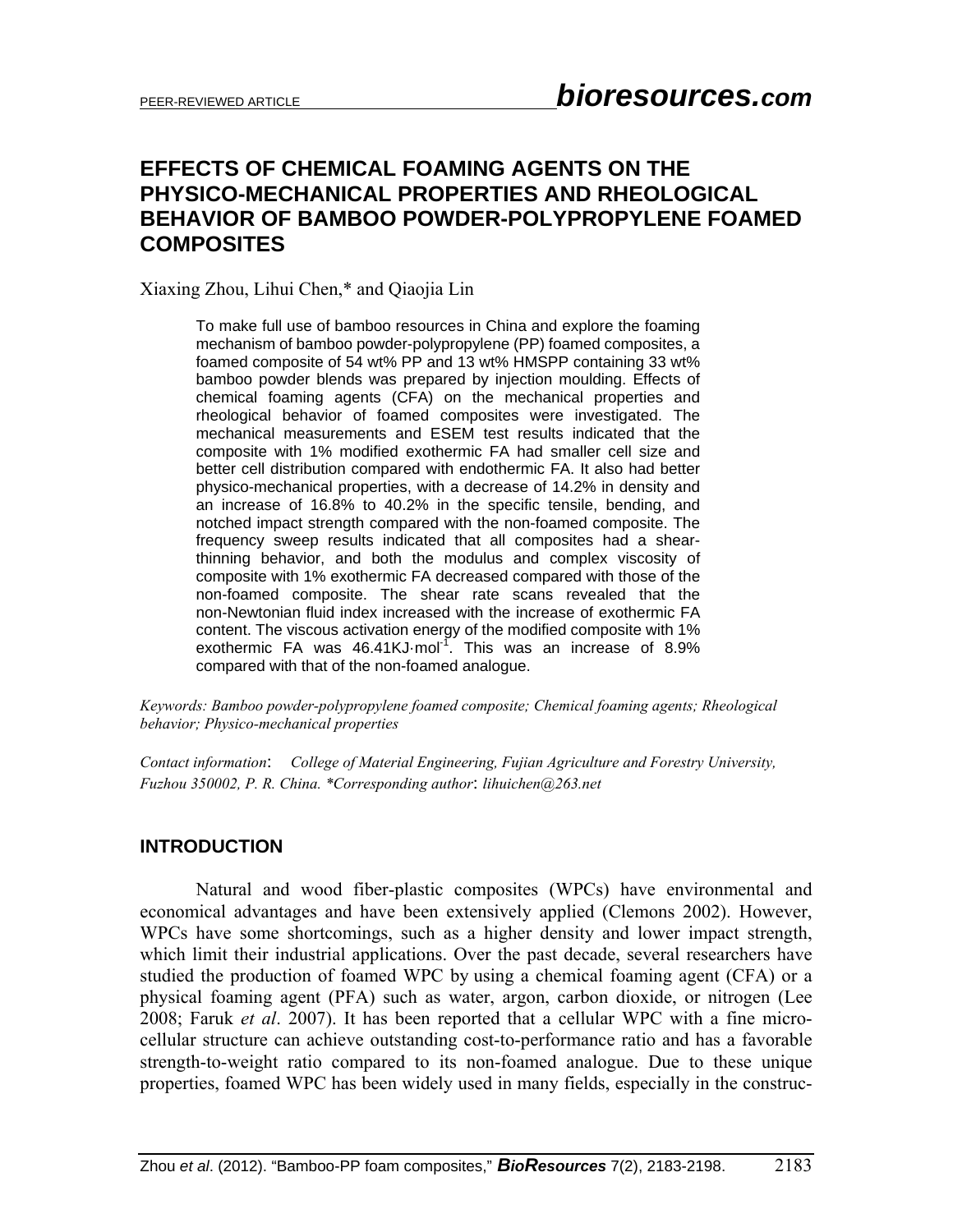tion and automotive industries, in place of wood, plastic, glass fiber, metal, and other composites.

The first matrix resin used for foamed WPC was polystyrene (PS) (Rizvi *et al.* 2000), and current research has focused on the study of polyvinyl chloride (PVC)-based and polyolefin-based foamed WPCs (Matuana *et al*. 1997, 1998; Nawadon *et al*. 2011). However, PS-based foamed WPC has already been prohibited because of its "white pollution" to the environment. In addition, PVC-based foamed composites always release dioxin, chlorine hydride, and other toxic gases during processing, use, and disposal. In contrast, PP is environmentally friendly, easily recycled and degraded, and also has better resistance to heat and chemical corrosion. Therefore, much attention has been paid to the PP-based foamed WPC. The research interest is primarily focused on the preparation technology, the fiber pretreatment, the cell morphology of the foamed composite, and the effects of the type and concentration of foaming agents on the mechanical and physical properties of foamed composites made with high-density polyethylene(HDPE)/PP/wood fiber (Rachtanapun 2003), microcellular PP/wood fiber composites (Zhang and Rodrigue 2005; Bledzki and Omar 2006a,b), and PP/flax fiber composite foams (Bledzki *et al*. 2005) .

The major plant materials that have been used as reinforcements for production of PP-based foamed composite are wood fiber, wood flour, and hemp fiber. China has been called the "bamboo kingdom" in recognition of its abundant bamboo resources, the longest history of the cultivation of bamboo, the largest acreage of bamboo forest, and the highest yield of bamboo production in the world. Bamboo possesses numerous advantages, such as low cost, acceptable specific strength, and high wear resistance (Lakkad and Patel 1980). Moreover, bamboo has demonstrated an ability to be a renewable and sustainable substitute for synthetic fibers. Unfortunately, presently the yield from the physical processing of bamboo is below 40% by weight. More than 60% of the bamboo timber becomes the processing residues in China (Zheng *et al*. 2005). The present work is based on an assumption that these processing residues may be suitable as the reinforcement in PP-based foamed composites.

It is difficult for PP to form a fine cell structure because of its narrow foaming temperature range. Moreover, the difficulty of foaming increases with the increase of bamboo powder content. The physical properties of the foamed composite will also be degraded if the cells are too large or are unevenly distributed. Therefore, it is important to explore foaming mechanisms and preparation technology of bamboo powder/PP foamed composites. In addition, the rheological behavior of composites affects not only the processing performance, but also the mechanical properties of the final product. However, it can be seen from the current information that the effects of foaming agents on the rheological behavior and viscoelastic properties of foamed WPC have been little reported. In this study, 54 wt% PP and 13 wt% HMSPP were blended and mixed with 33 wt% bamboo powder to prepare the foamed composite by injection moulding. The effects of the different types and contents of CFAs on the physico-mechanical properties, cell morphology, and rheological behavior of the foamed composite were investigated to obtain the bamboo powder/PP foamed composite with the highest strength-to-weight ratio and optimal rheological behavior.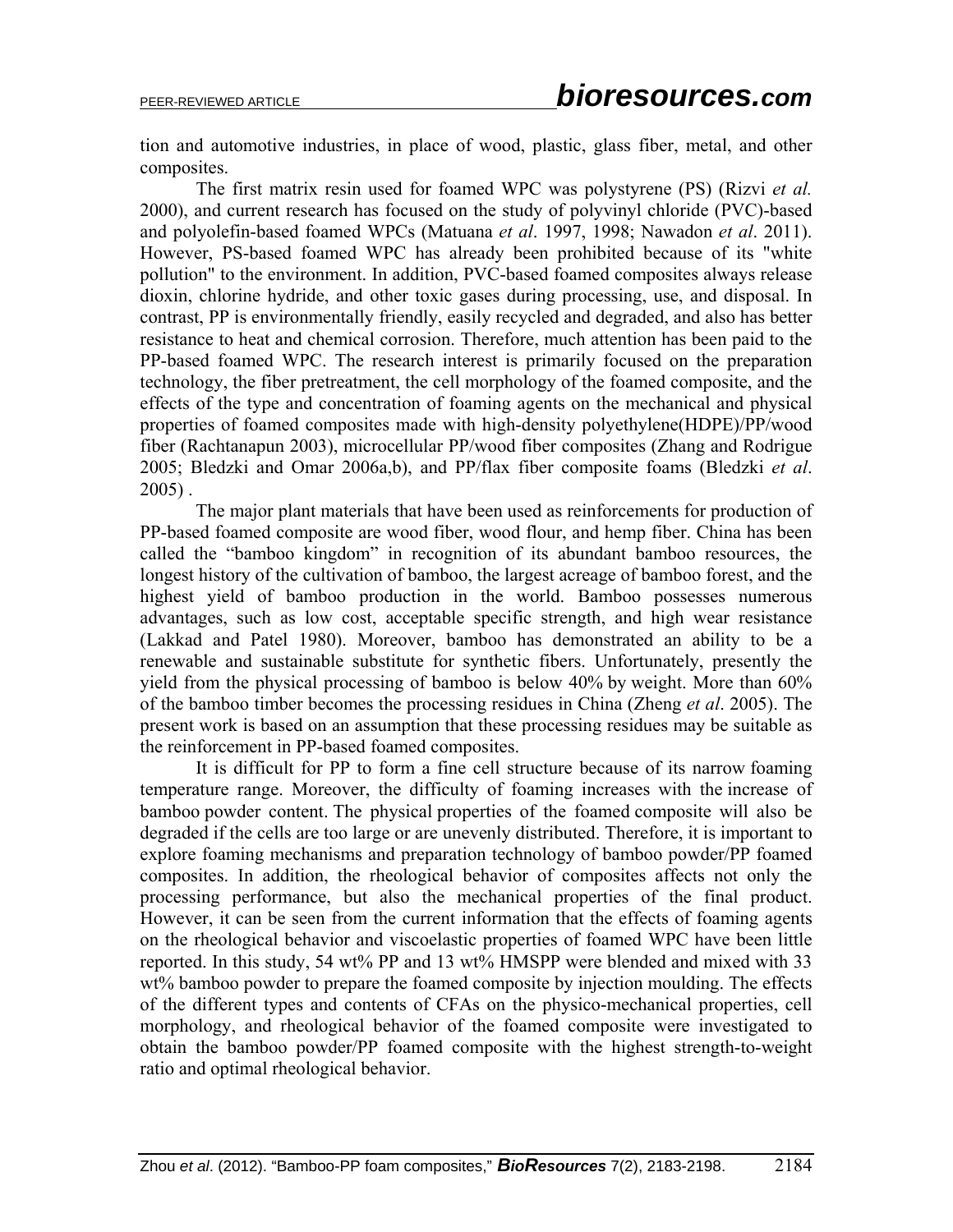## **EXPERIMENTAL**

### **Materials**

 Moso bamboo (*Phyllostachys edulis*) powder with a mixture of particle sizes in the range of 90 to 450  $\mu$ m and the density of 1.37 g/cm<sup>3</sup> was supplied by Lin-an Mingzhu Bamboo & Wood Industry Co., Ltd, in Zhejiang, China. PP (type of K8303) with a density of 0.90 g/cm<sup>3</sup>, MI of 2.4g/10min at 230 °C, and a melting temperature of 168 °C from ExxonMobil Chemicals was used. High melt strength polypropylene, HMSPP (type of SMS-514F) with a density of 0.91  $g/cm^3$ , a melting index (MI) of 3.2g/10min at 230 °C, and a melting temperature of 175 °C was provided by Korea Honam Petrochemical Ind. Co. With the intention of improving the compatibility between the bamboo powder, PP, and HMSPP, a maleic anhydride grafted polypropylene (MAPP) coupling agent from Nanjing Deba Chemical Co. Ltd, China was used. The coupling agent accounted for 9% of the weight percentage of the bamboo powder. Three types of CFAs were studied in this research. The exothermic FA azodicarbonamide (AC), with gas evolution of 240 mL/g and the endothermic FA with generated gas of 120 mL/g were obtained from Shanghai Jieyu Industry and Trading Co. Ltd, China. The gas evolution of exo-endothermic FA is 180 mL/g and it was purchased from Guangzhou Huike Chemical Co. Ltd, China.

## **Processing**

Firstly, PP and HMSPP with MAPP, lubricant, and dried bamboo powder were mixed in a high-speed mixer (Henschel Mixer, type HM40 KM120) for 10 min. Bamboo powder was previously dried in oven at 100 °C for 10 h before mixing. The PP accounted for 54 wt%, the HMSPP accounted for 13 wt%, and the bamboo powder accounted for 33 wt% of the foamed composites. That is to say, the weight ratio of bamboo powder to plastic was 1:2; this ratio was selected because the previous studies reported that the comprehensive mechanical properties of foamed composite were best when the amount of bamboo powder was 33 wt% (Zhou *et al*. 2011). Secondly, the mixture was transferred to mix in a HAKKE mixer for 12 min at 180 °C with a rotational speed of 40 rpm. After that the blends were crushed into granules for injection moulding in a WSGM-250 mill. Lastly, the foaming agent and the bamboo powder-PP granules were mixed, and the foamed samples were prepared by injection machine at the melting temperature of 160-190 °C, the mold temperature of 90 °C, under an injection pressure of 5 to 6 MPa, a packing pressure of 4 MPa, a back pressure of 6 MPa, and a packing time of 10 s.

## **Measurements**

#### *Thermal analysis of CFAs*

The thermal decomposition behaviors of CFAs were characterized using a TG-DTA (Netzsch STA449C) device at a heating rate of 10 °C/min in a nitrogen atmosphere from room temperature to 400 °C.

#### *Physico-mechanical properties*

The densities of foamed specimens were measured according to ASTM D792. The flexural properties in three-point bending mode and the tensile strengths were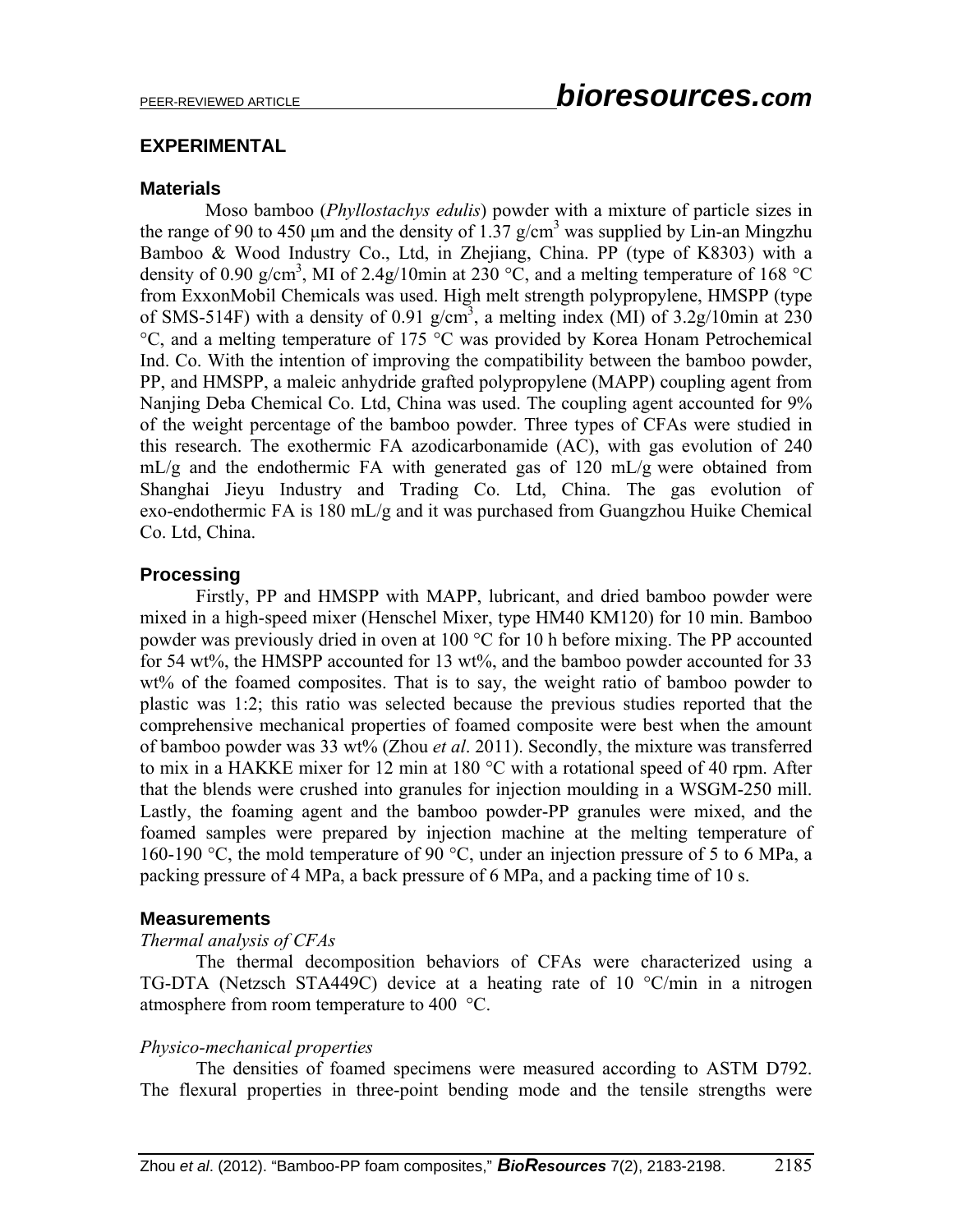respectively measured in accordance with ASTM D790 and ASTM D638 at a crosshead speed of 10 mm/min. The notched impact strength and the vicat softening point (VST) tests were respectively referred from ISO 8256-2005 and ASTM D1525-2000. Multiple measurements (8 runs) were conducted for all measurements, and a mean value was reported.

## *ESEM analysis*

The tensile fractured surfaces of non-foamed and foamed composites were investigated by environmental scanning electron microscope (ESEM-XL30 PHILIPS) after being treated with gold sputtering.

## *Rheological behavior*

The rheological measurements for the samples with the diameter of 30 mm and the thickness of 2.2 mm were investigated with a rotary rheometer (Haake ARSⅢ, Germany). The dynamic strain sweep test was conducted at 180  $^{\circ}$ C from 10<sup>-4</sup> to 5% for determination of the linear viscoelastic region (LVR). A dynamic frequency sweep test was then conducted to measure the storage modulus  $(G')$ , loss modulus  $(G'')$ , and complex viscosity  $(\eta^*)$  within a frequency range from 0.01 to 100 Hz at 180 °C in the LVR. The dynamic shear rate sweep test was conducted at the shear rate amplitude from  $10^{-3}$  to  $30s^{-1}$  at 180 °C, and the shear rate scanning was carried out at different temperatures (160 °C, 170 °C, 180 °C, and 190 °C) to study their effect on the viscous activation energy of the composites. The temperature sweep tests were set up in a temperature range from 160 °C to 190 °C.

# **RESULTS AND DISCUSSION**

# **Thermal Properties of CFAs**

TG and DSC curves of three types of CFAs are shown in Fig. 1. As can be seen, the endothermic FA began to decompose at 110 °C and presented two endothermic peaks at 92.5 °C and 135.9 °C, respectively. The first region between 87.4 °C and 101.7 °C corresponded to the release of the adsorbed water. The other region between 119.2 °C and 169.6 °C was associated with the decomposition of the endothermic FA. The decomposition temperature of endothermic FA was far less than the melting temperature of the plastic; moreover, the generated gas disappeared easily at this moment. As a result, the endothermic FA was not suitable for use as a foaming agent in this WPC system. As for the exo-endothermic FA, the initial thermal decomposition temperature  $(T_i 171.7 \text{ }^{\circ}\text{C})$  was close to the melting temperature of the plastic, so it could be used directly. The DSC thermogram indicated that multi-level complex reactions occurred, including endothermic reactions at 106.6 °C, 171.6 °C, and 253.1 °C and exothermic reactions at 211.9 °C and 267.4 °C. With regard to the exothermic FA, the  $T_i$  (205.8 °C) was much higher than the melting temperature of PP. At the higher temperature, the melt strength of PP decreased and the generated cell merged easily or even burst. Thereby the product's mechanical properties were reduced. Additionally, it was reported that metal oxides, organic acids, lead salt, zinc salt, and cadmium salt would activate AC, which could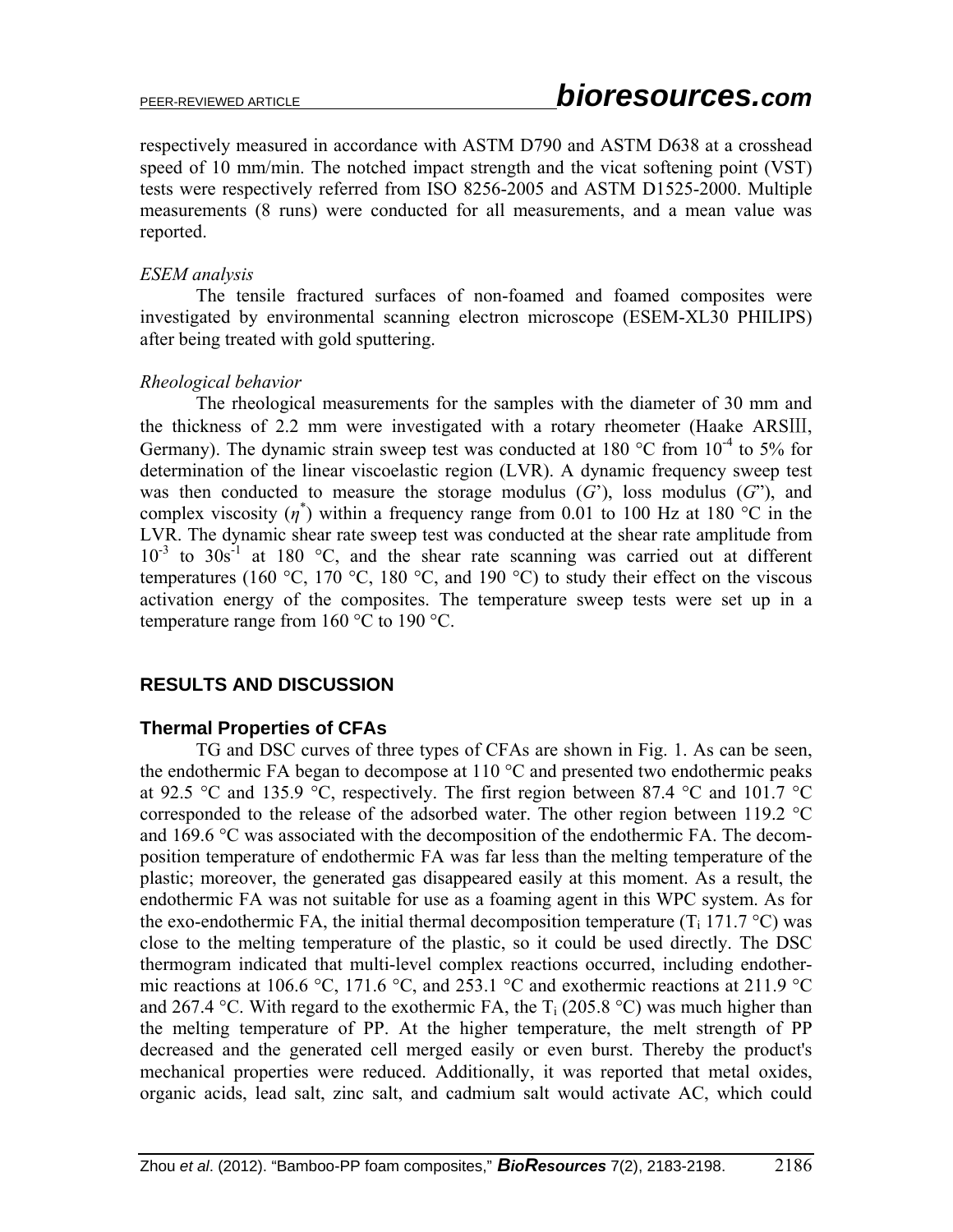effectively reduce the thermal decomposition temperature (Chen and Chen 2005). Therefore, the exothermic FA must be modified before it is used.



**Fig. 1.** Thermo-decomposition behaviors of three types CFAs. Left: TG, Right: DSC.

### **Thermal Properties of Modified Exothermic FA with Different Amounts of Modifier**

ZnO (size 40 nm) and  $Zn(St)$ <sub>2</sub> complex (called 'modifier' for short) were used to modify AC. The thermal spectra of exothermic foaming agent with different amounts of modifier are pictured in Fig. 2. Modifier content of 5% meant  $AC:ZnO:Zn(St)_{2} = 100:5:5$ .

 The *T*i gradually decreased with an increasing amount of modifier. Furthermore, with the increase in modifier content, the exothermic reaction temperature of AC decreased and the exothermic enthalpy increased. Meanwhile, the liberated  $N_2$  and CO, which were generated from decomposition, could play a role in foaming. On the other hand, the endothermic reaction lagged and the endothermic enthalpy was reduced. When the modifier amount was 5%, 10%, and 20%, the  $T_i$  values were 182.1 °C, 177.2 °C, and 171.5 °C, respectively. It was obvious that the  $T_i$  of modified AC with addition of 10% and 20% modifier was much closer to the foaming temperature of the composite.



**Fig. 2.** Thermo-decomposition behavior of modified exothermic CFAs. Left: TG, Right: DSC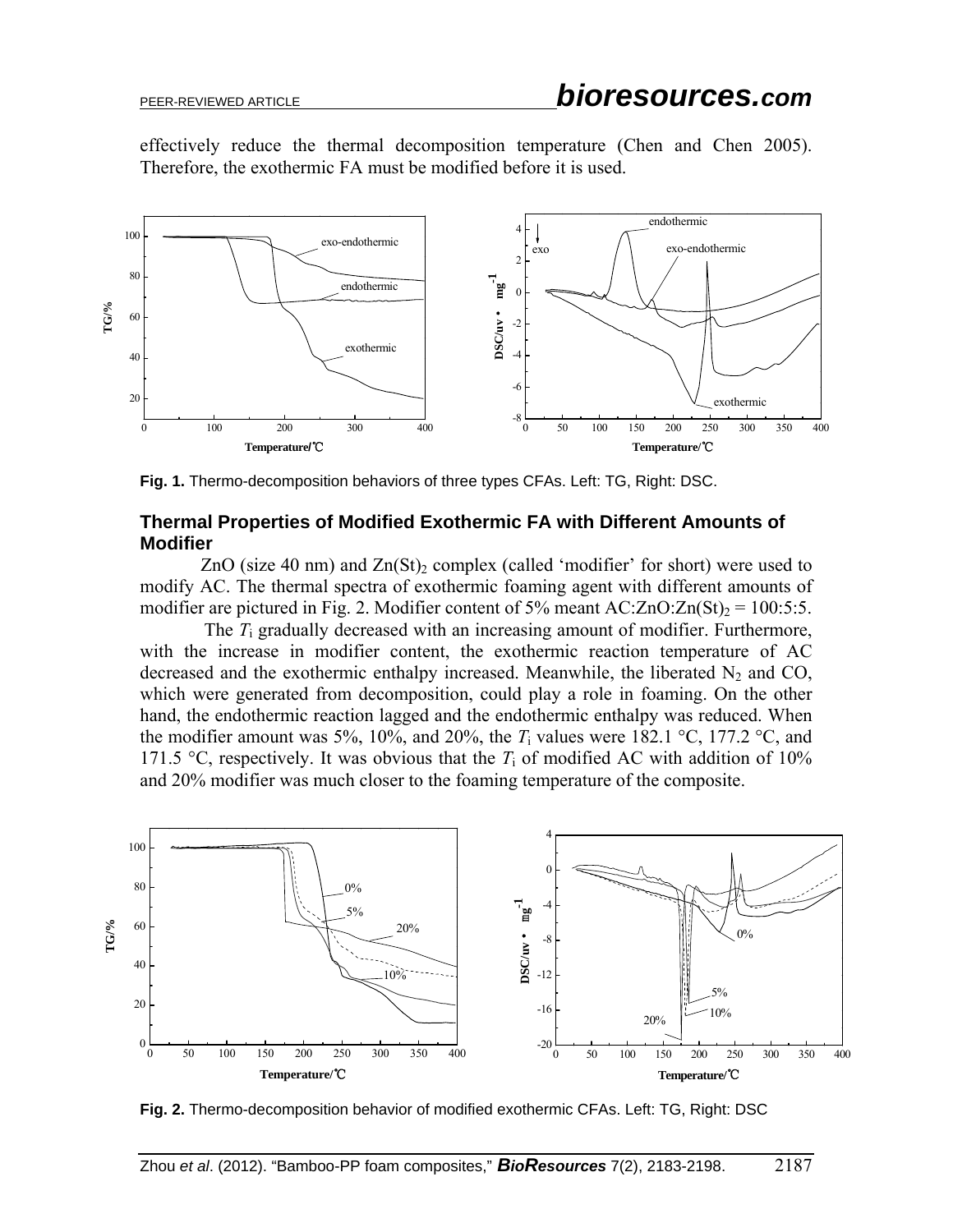## **Effects of Modifier Content on Physico-mechanical Properties of Composites with Exothermic FA**

Table 1 shows the influence of modifier content on the physico-mechanical properties of composites all containing 1% modified exothermic FA. When the modifier amount increased from 5% to 10%, the density of composite declined, mechanical properties were enhanced, and the VST increased slightly. When the content of modifier was 10%, the overall mechanical properties with respect to the bending performance and the specific tensile and notched impact strength reached maximum.

|  | Modifier | Density              | <b>Specific</b> | Flexural       | Specific    | Elongation      | Specific   | VST           |
|--|----------|----------------------|-----------------|----------------|-------------|-----------------|------------|---------------|
|  | Content  | (g/cm <sup>3</sup> ) | Flexural        | <b>Modulus</b> | Tensile     | At Break        | Impact     | $(^{\circ}C)$ |
|  | (%)      |                      | Strength        | (MPa)          | Strength    | (% )            | Strength   |               |
|  |          |                      | (MPa)           |                | (MPa)       |                 | $(KJ·m-2)$ |               |
|  | 5        | $0.92 +$             | 41.80 $\pm$     | 2704.02 $\pm$  | 23.36 $\pm$ | $4.46 \pm 0.18$ | $6.73 \pm$ | 155.1         |
|  |          | 0.004                | 0.38            | 83.64          | 0.13        |                 | 0.54       | ±0.8          |
|  | 10       | 0.87 <sub>±</sub>    | 46.20 $\pm$     | 2807.39 ±      | 25.83 $\pm$ | $4.94 + 0.23$   | $7.72 \pm$ | 155.6         |
|  |          | 0.003                | 0.44            | 87.32          | 0.03        |                 | 0.48       | $\pm 0.6$     |
|  | 20       | $0.86 \pm$           | 44.17 $\pm$     | 2615.73 $\pm$  | 25.78 $\pm$ | $4.41 \pm 0.16$ | $7.81 \pm$ | 155.8         |
|  |          | 0.004                | 0.42            | 54.86          | 0.09        |                 | 0.33       | ±1.1          |

**Table 1.** Physico-mechanical Properties of Composites with 1% Exothermic FA

Note: Specific strengths were calculated from the ratio of strengths to their specific densities.

Based on a comprehensive consideration of the thermal decomposition temperature of foaming agent, the physico-mechanical properties and the cost of material, the most suitable amount of modifier was judged to be 10%.

## **Comparison of the Physico-mechanical Properties of Composites with Modified Exothermic FA and Exo-endothermic FA**

Figure 3 shows the mechanical measurement of bamboo powder-PP foamed composites containing the modified exothermic FA and exo-endothermic FA. One can notice that a slight but significant improvement in density reduction and mechanical properties was achieved by utilizing a foaming agent for composite. The optimum amount of both exothermic and exo-endothermic FA was 1%. When adding 2% exothermic FA, the excess amount of AC agglomerated easily, owing to the electrostatic interaction. The incompletely decomposed AC may cause larger cells in the course of foaming, thus resulting in the reduction of mechanical properties. It was evident that the composite with 1% modified exothermic FA showed the lowest density and best mechanical properties. The density was reduced by 14.2% and decreased up to 0.87 g/cm<sup>3</sup>. The specific flexural, tensile, and notched impact strengths reached maximum values of 46.20 MPa, 25.83 MPa, and 7.22 KJ/ $m^2$ , and the improvements were 16.8%, 20.5%, and 40.2%, respectively, compared to the non-foamed composite.

The VST data revealed that the values obtained were high enough to ensure use in several applications. Such foamed composites can be used in many industrial applications such as building materials, furniture, decorative plates, and automotive interior parts, and so on.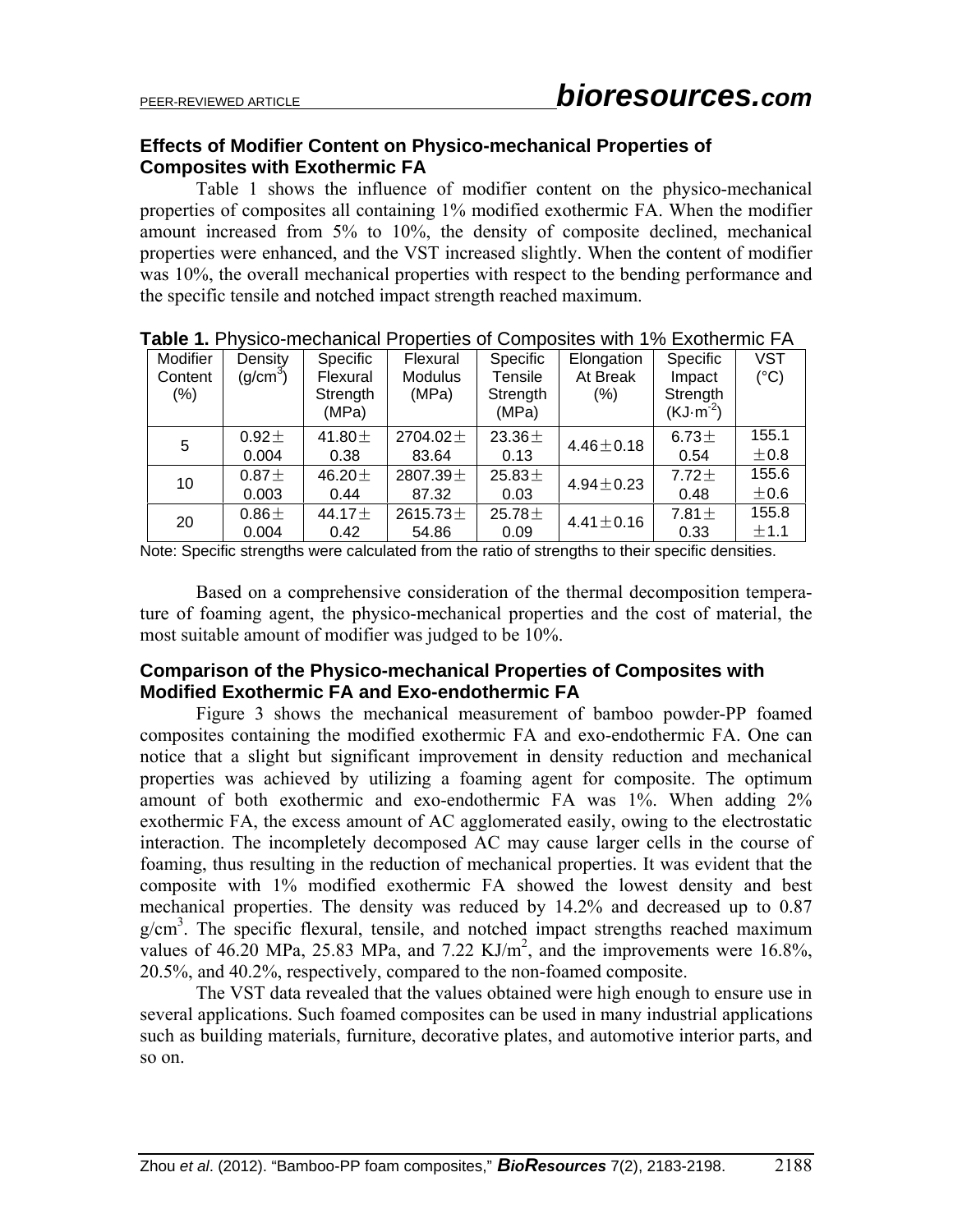

 **Fig. 3.** Influence of the CFAs on the physico-mechanical properties of foamed composites: (a) density, (b) specific tensile strength, (c) specific flexural strength, (d) flexural modulus, (e) specific notched impact strength, and (f) vicat softening point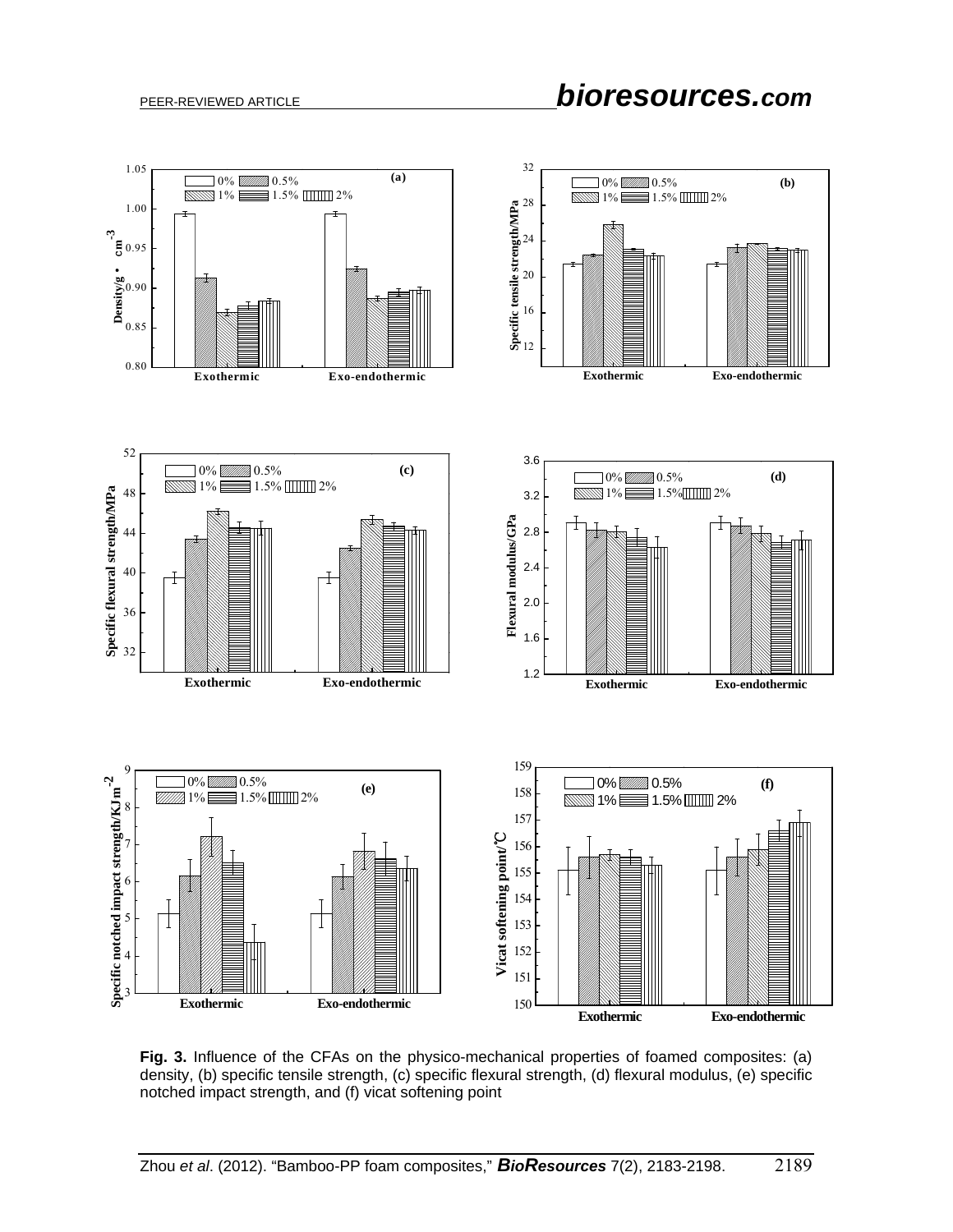# PEER-REVIEWED ARTICLE *bioresources.com*

### **Effect of CFAs on Cell Morphology**

The cell morphology in the surface of fractured specimens was investigated by means of the ESEM, and results are presented in Fig. 4. CFAs played a significant role in the cell size and cell distribution. A larger cell size (around 65 to 219 μm) was observed from the composite containing 1% endothermic FA, and a smaller cell diameter (28 to 180 μm) was seen from the composite adding 1% exo-endothermic FA. The reason for the growth of some large irregular bubbles was that the generated gas migrated preferentially to the existing bubbles instead of nucleating new bubbles. In addition, the composite with 1% exothermic FA showed better cell distribution than those with the other FA. The difference in the cell morphology of foamed composites with various CFAs may result from the decomposition behavior of CFAs and the nature of gas given off upon their thermal decompositions (Fig. 1). When adding 2% modified exothermic FA, the cell dimension became larger and the diameter was 94 to 193 μm. Some unfragmented AC may yield bigger cells, and some bubbles merged and even ruptured. This caused stress concentration, resulting in reduction of mechanical strength. Based on the results of this work, it appears that the cell structure of the composite with a 1% exothermic FA showed the best performance.



**(a) Non-foamed (b) 1% Exothermic CFA** 



**Fig. 4.** Cell structure of bamboo powder-PP foamed composites with CFAs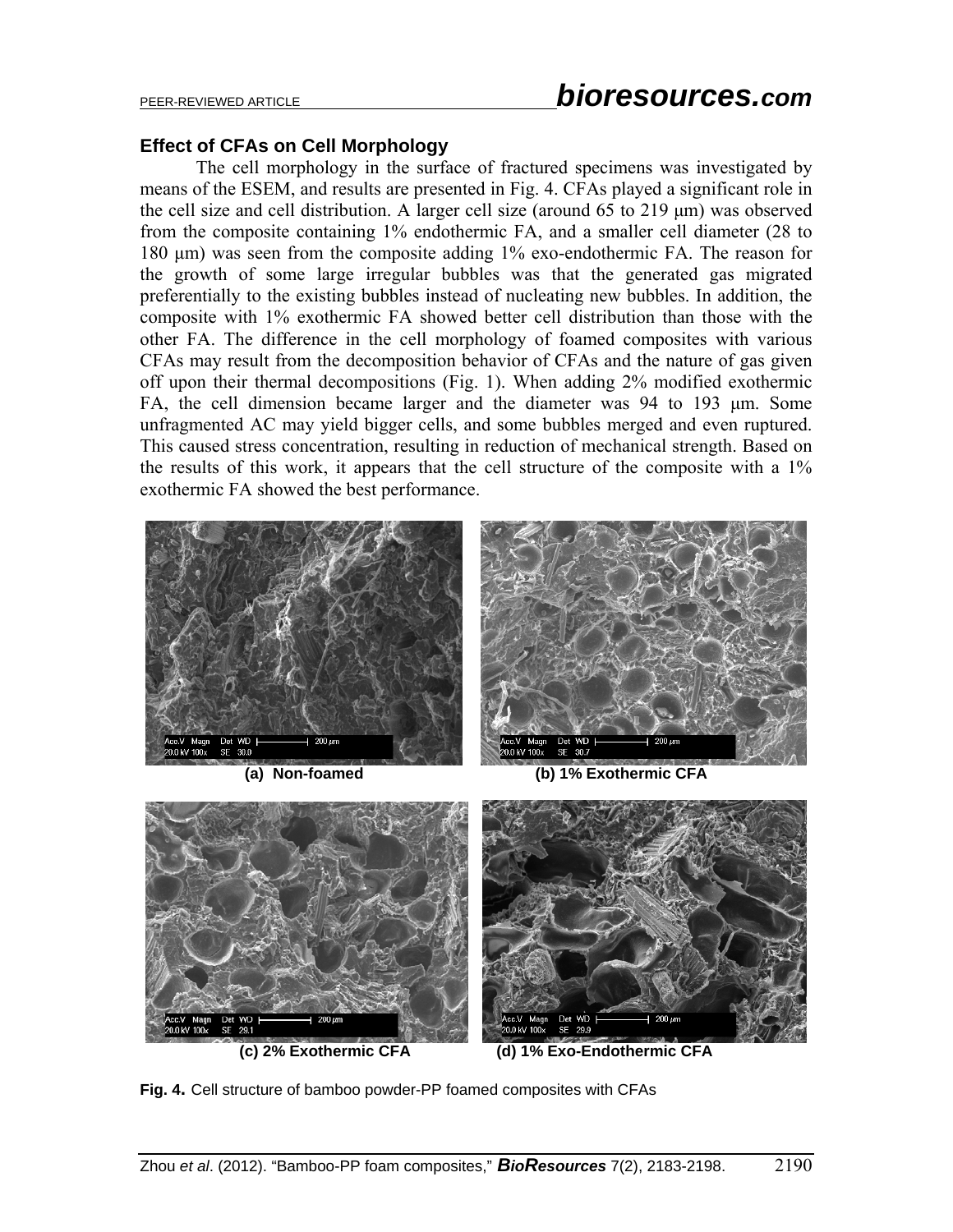# **Rheological Behavior of Composites with Modified Exothermic FA**

#### *Strain sweep*

In order to determine the upper limit of the input strain beyond which the system was in the nonlinear region, strain sweep experiments were firstly applied at a frequency of 0.1 Hz at 180 °C in the strain amplitude range of  $10^{-4}$ % to 5% and were scanned from a small strain to a large strain. The changes of the storage modulus (*G*') and loss modulus (*G*") with the strain (*γ*) in a logarithmic sweep mode are illustrated in Fig. 5. The composites with different contents of FA had nearly the same critical shear strain. When the strain was larger than 0.02%, *G*' and *G*" dropped dramatically for all composites with the increase of the strain, and composites showed the "Payne effect" (Payne and Whitaker 1971). This effect is manifested as a dependence of the viscoelastic storage modulus on the amplitude of the applied strain. And at this moment the melt structure was destroyed, and the system showed a significant nonlinear behavior. The nonlinear viscoelastic behavior is related to entanglements between the polymer molecules or the melt fracture under the larger strain. Also, the change of modulus reflects changes of melt structure (Lion and Kardelky 2004). For the WPC systems with addition of 1% and 2% modified exothermic FA, there was an effective reduction in modulus compared to those of composite system without any FA. This may be due to the rigidity decreasing with addition of FA, and the FA could play a role as plasticizer when it reached a certain amount. This behavior suggested that a certain amount of FA had some effect on the microstructures of composites and improved the flowing behavior to some degree.



**Fig. 5.** The strain dependence of dynamic viscoelastic functions for composites with different exothermic CFA content at 180 °C

#### *Frequency sweep*

The dynamic viscoelastic measurements were done in the linear viscoelastic region at a constant temperature of 180 °C. The effects of adding different concentrations of modified exothermic FA (0%, 0.5%, 1%, and 2%) on the storage modulus (*G*') and loss modulus (*G*") as a frequency (*f*) function are presented in Fig. 6 (a) and (b). From the charts it is possible to observe the "second plateau" phenomenon. *G*' and *G*" tended to level in the low frequency region (Ferry 1980) and showed a significant increase with the increase of frequency. The viscoelastic response of bamboo powder/PP composites with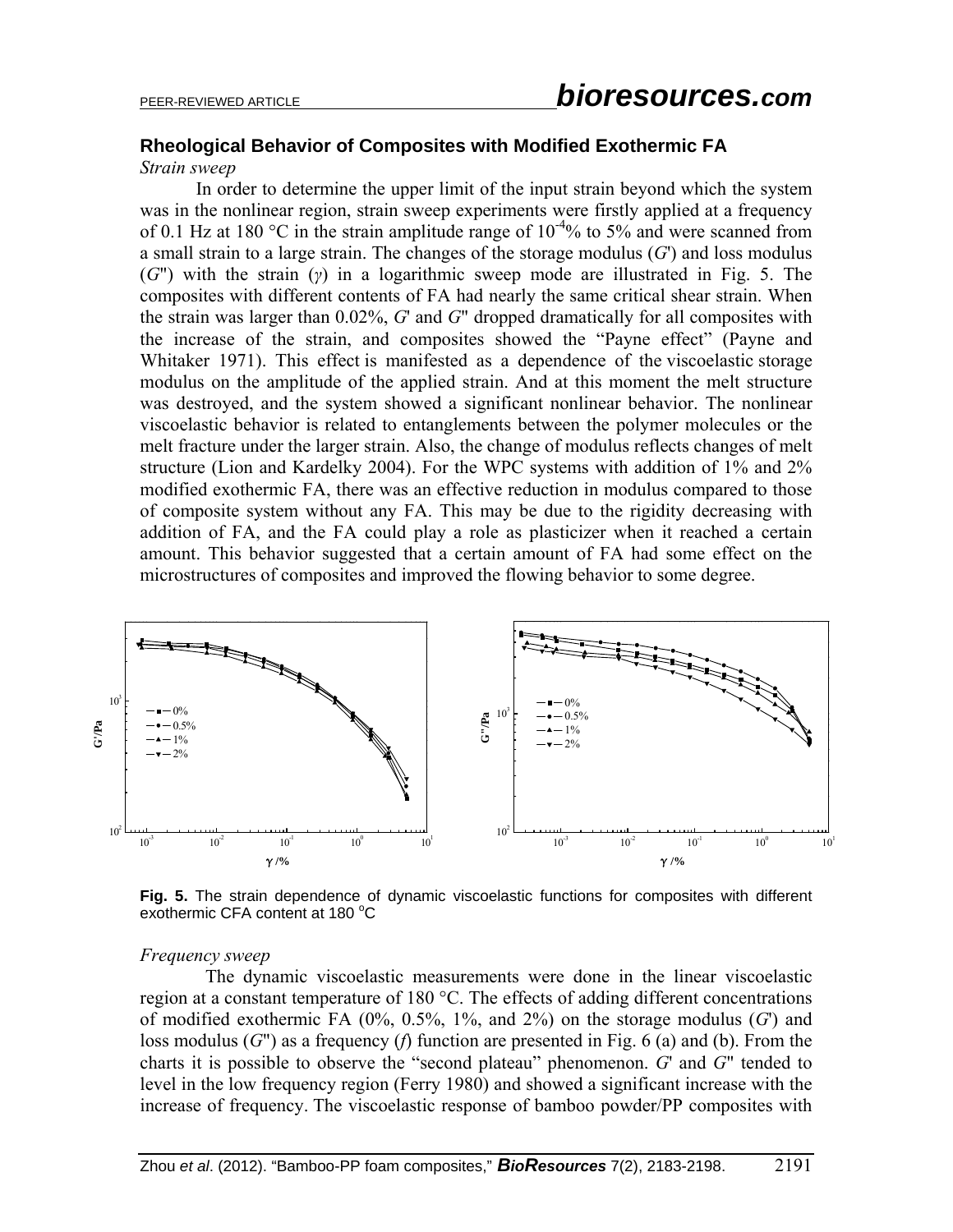different contents of foaming agent varied. Compared to the non-foamed composite, the modulus was enhanced when adding 0.5% and 1% FA due to enhanced rigidity. The modulus was reduced when adding 2% FA, due to the decreased volume of solid polymer. According to the linear viscoelastic theory, the value of the slope of lg*G*'-1g*ω* in the terminal zone (that is, the low-frequency zone) is 2. However, the multiphase/ multicomponent polymer rheological results showed that the slope of the lg*G*'-lg*ω* curve at the terminal region often deviated from the value 2 mentioned above, and the slope was closely related to the variation in the polydispersity of the composite. The degree of deviation from this theoretical value would be sensitive to the non-homogeneous degree of the macromolecule system (Zheng *et al*. 2004). Through linear fitting of the lg*G*'-lg*f* curve in low frequency, the slopes of non-foamed sample and samples with 0.5%, 1%, and 2% FA were 0.591, 0.544, 0.561, and 0.549, respectively. The coefficients of determination were over 0.99. The available research showed that the higher the slope (as calculated using the above method) is, the greater the homogeneous phase the composite had (Zhou *et al*. 2007). Therefore, the results illustrated that the degree of homogeneity of all composites was not high, and the decrease in the slopes of lg*G*'-lg*ω* showed that the compatibility got a little worse after adding the FA.



**Fig. 6.** The frequency dependence of dynamic viscoelastic functions for composites with different content of exothermic CFA at 180 °C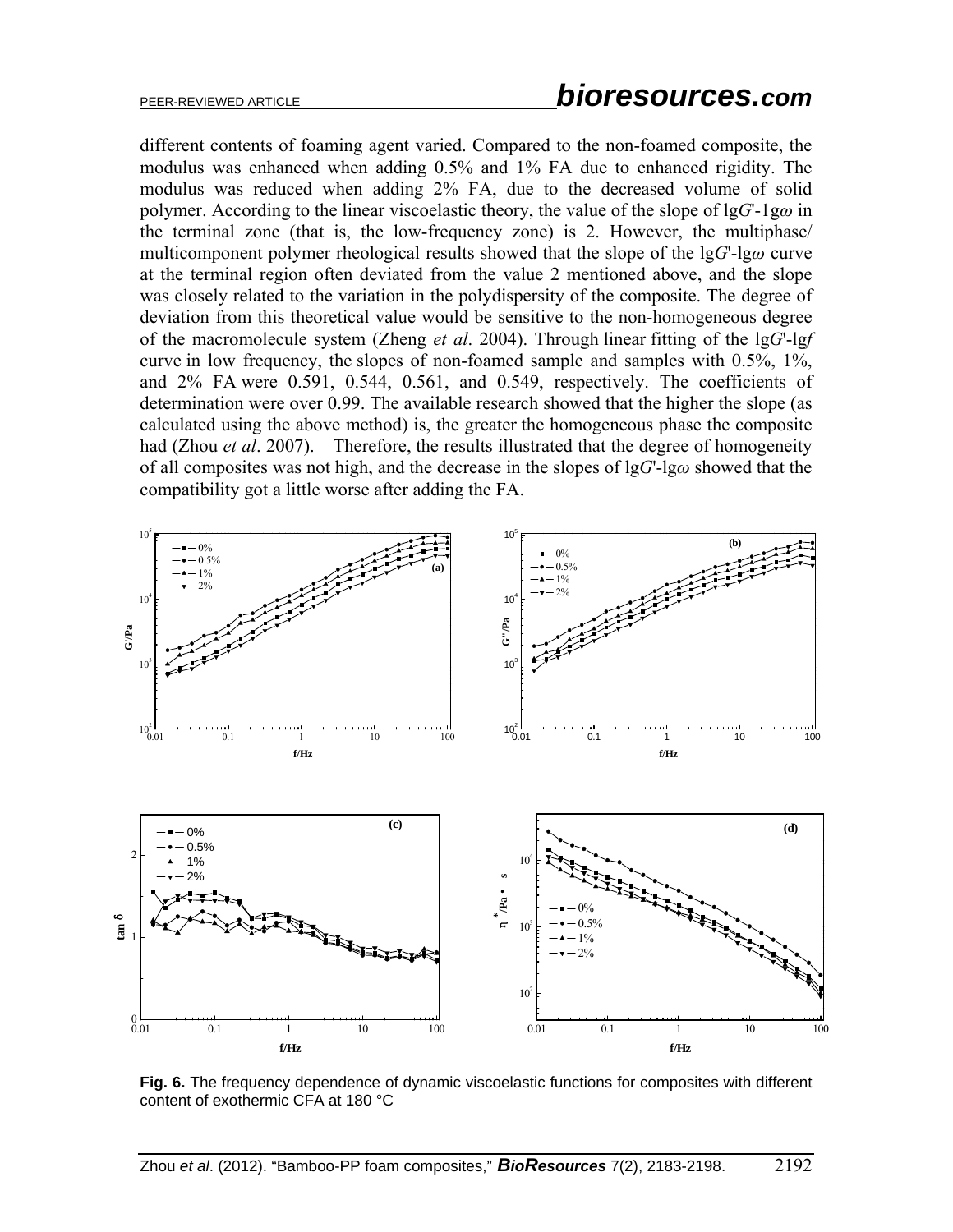On the other hand, the loss tangent  $(tan\delta)$  is sensitive to the changes of phase structure for polymer blends and can be used as a criterion for judging the presence of phase-segregated domains. The frequency (*f*) dependence of tan $\delta$  is presented in Fig. 6 (c). The same flattened section in the curves of Fig. 6 (c) indicated the presence of relaxation and degree of phase separation in the composites. In frequency ranges of about 0.1 to 6 Hz, it can be observed that both non-foamed and foamed composites showed liquid viscoelastic behavior  $(G^{\prime\prime} > G^{\prime})$ , which was otherwise in the range 6 to 100 Hz. Figure 6 (d) shows the complex viscosity  $(\eta^*)$  versus *f* for the samples with different percentages of FA. The  $\eta^*$  decreased substantially with an increase of *f*, and all samples showed shear thinning behavior. Compared to the non-foamed composite, a subtle reduction in complex viscosity was observed for composites with 1% and 2% FA. That is to say, the melt structure of composites with 1% and 2% FA was more easily destroyed, with a corresponding increase in the flowing behavior of the composites.

#### *Shear rate sweep*

Figures 7 (a) and (b) show the effects of the modified exothermic FA content on the shear rate  $\left( \frac{1}{\gamma} \right)$  dependence of rheological behavior at 180 °C. It was apparent that all composites evolved from the Newtonian region to a non-Newtonian region. When  $\dot{r}$ was small, the  $\dot{r}$  dependence of apparent viscosity ( $\eta$ ) was not apparent. When  $\dot{r}$ reached the critical shear rate of 10 s<sup>-1</sup>, the value of  $\eta$  decreased with an increasing  $\gamma$ , which showed typical shear thinning behavior. The impact of FA content on the flow curve was not obvious. The non-Newtonian fluid index (*n*) was used to characterize the degree of deviation of fluid from the Newtonian fluid. The *n* was calculated from the power-law equation

$$
\tau = K \dot{\gamma}^n \tag{1}
$$

where *τ i*s the shear stress,  $\dot{r}$  is the shear rate, *K* is the viscosity coefficient, and *n* is the non-Newtonian fluid index (Xiao *et al*. 2007). The value of *n* is the slope of the lnτ-ln<sup>*j*</sup> curves, and is calculated easily. As seen in Fig. 7 (d1), the values of *n* were all less than 1, suggesting that composites belonged to the non-Newtonian pseudoplastic fluid category (Gu *et al*. 2003). When the FA content increased, the non-Newtonian fluid index increased, illustrating that the Newton behavior was enhanced. It was clearly seen that as FA content increased, on one hand, the macromolecular mobility of system was enhanced, and the fluidity increased, and on the other hand, the  $\gamma$  dependence of  $\eta$  was reduced and the processing conditions became more stable. Additionally, for pseudoplastic fluid, when *n* was greater, the uniformity of mixing increased (Shi and Wu 2009).

Figure 7 (c) illustrates the  $\eta$ -  $\dot{r}$  flow curves of bamboo powder/PP foamed composite with 1% modified exothermic FA at different temperatures. At the same shear rate, when the temperature increased from 160 °C to 170 °C, the value of  $\eta$  decreased only slightly. It was evident that the effects of temperature from 170 °C to 190 °C on the flow behavior were significant, the flow curves descended, and the value of *η* showed a tendency to decline with increasing temperature. At given shear rate conditions, when the temperature increased, the capacity of macromolecular motion was enhanced. The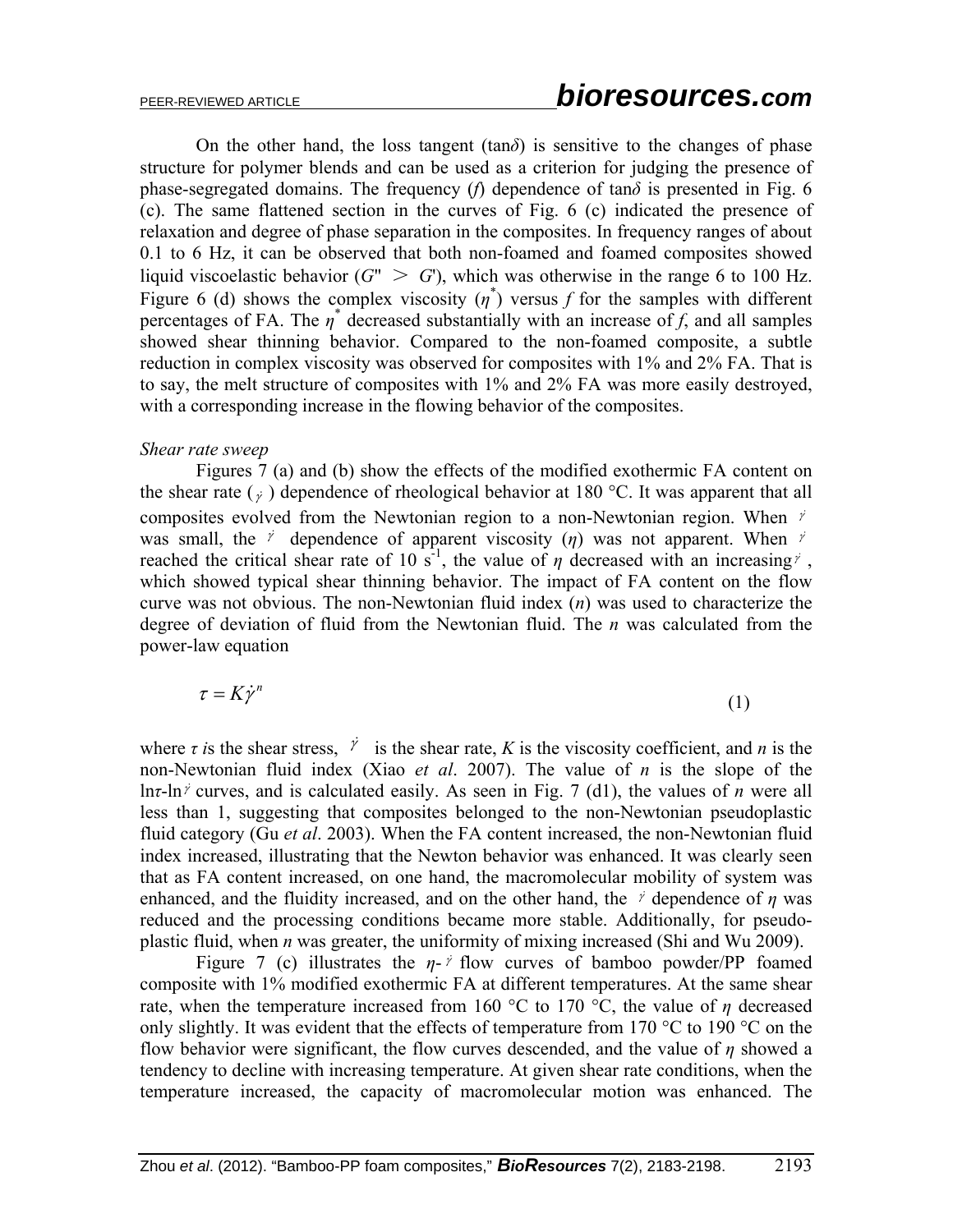entanglement between the molecules was reduced and the flow behavior was improved, so that the apparent viscosity in the flow curves was reduced. Furthermore, Fig. 7 (d2) shows that with increasing temperature, the non-Newtonian fluid index increased; thus the shear rate dependence of apparent viscosity at higher temperature got smaller. As can be seen from the above-mentioned results, processing technology should be strictly controlled. And when mixing, the mixture should be first mixed at a low temperature with a low speed, and then gradually mixed at a high temperature with a high speed.



**Fig. 7.** The shear rate dependence of dynamic viscoelastic functions for composites with different content of exothermic CFA at 180 °C.

#### *Temperature sweep*

To further investigate the relationship between rheological behavior and temperature of composites, the storage modulus (*G*') data were investigated, and the activation energy of viscosity flow (*E*) was calculated by temperature (*T*) scanning. The effects of FA content on the *T* dependence of *G*' were identified in Fig. 8. As the temperature increased, the storage modulus decreased. This was due to the fact that the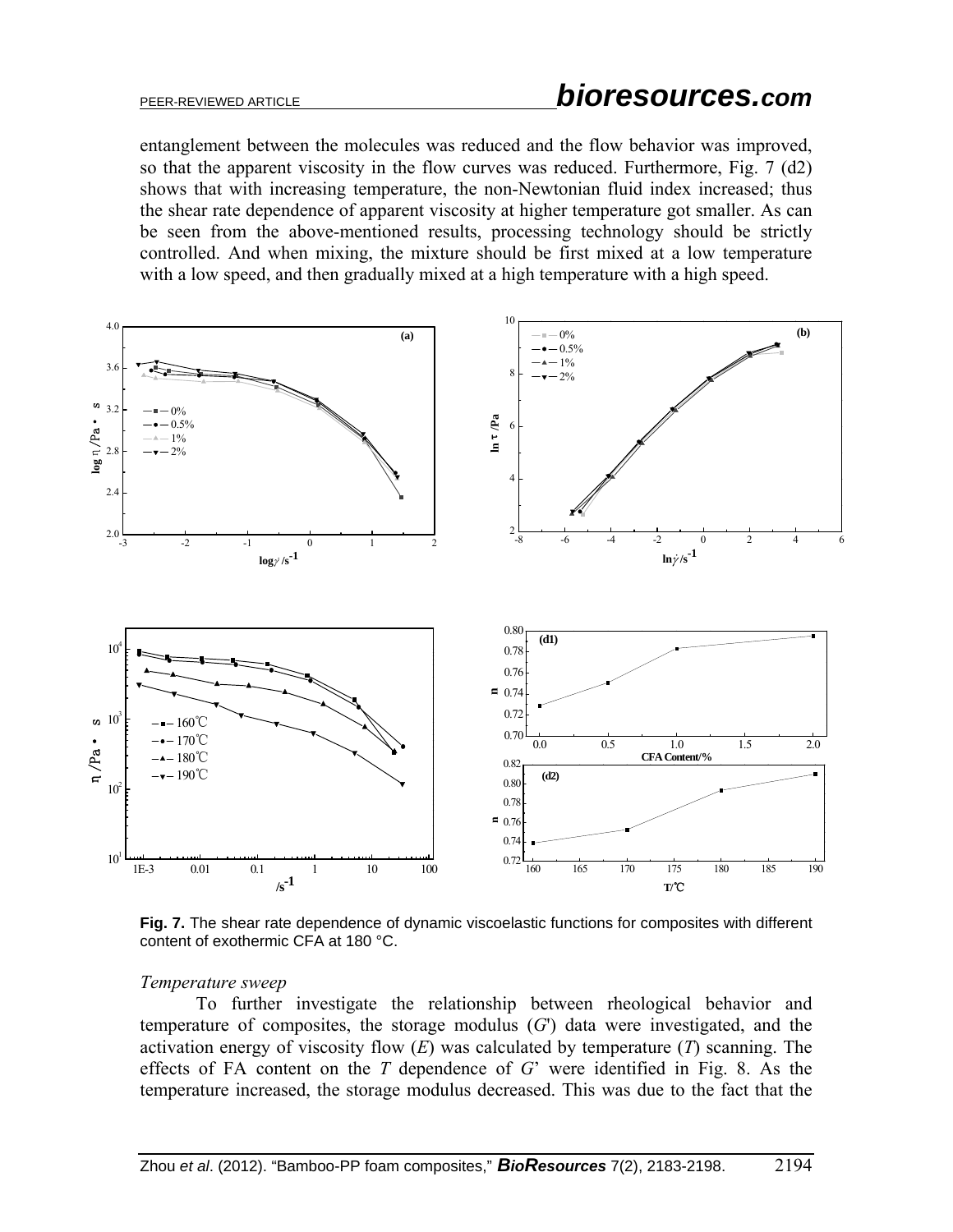motion capacity of macromolecules was strengthened when the polymer was at a high temperature. Especially with the addition of 1% FA, the storage modulus decreased to a minimum. When the temperature exceeded 180°C, the Brownian motion of molecules became fast enough to get rid of the force between polymer chains and formed disordered polymer chains; thus the rheology curve of composite became close to a straight line. Furthermore, when the temperature was higher than the melting point of samples, the relationship of the apparent viscosity  $(\eta)$  and the temperature  $(T)$  was in agreement with the Arrhenius equation, that is (Al-Rawahi and Tryggvason 2002),

$$
\ln \eta = \ln A + \Delta E_{\eta} / RT \tag{2}
$$

where *A* is a constant representing the characteristics and relative molecular mass of polymer in the specific shear stress, *R* is the gas constant, *T* is absolute temperature, and *E* is the activation energy of viscous flow. According to the Arrhenius equation, the *E* value of the composite could be calculated, and it is given in Table 3. The viscous activation energy of bamboo powder/PP composite was found to be  $42.63 \text{ KJ·mol}^{-1}$ , and with the addition of 1% FA, the value of  $E$  reached a maximum (46.41 KJ·mol<sup>-1</sup>). The higher value of *E* indicated that the apparent viscosity was more sensitive to the temperature. When processing this specimen, attention should be paid to controlling the processing temperature.



**Fig. 8.** The temperature dependence of dynamic viscoelastic functions.

| <b>Rapie J.</b> The Viscous Activation Energy of Composites |                       |        |  |  |  |  |  |
|-------------------------------------------------------------|-----------------------|--------|--|--|--|--|--|
| FA content                                                  |                       |        |  |  |  |  |  |
| '%)                                                         | $(KJ \cdot mol^{-1})$ |        |  |  |  |  |  |
|                                                             | 42.63                 | 0.9961 |  |  |  |  |  |
| 0.5                                                         | 39.75                 | 0.9688 |  |  |  |  |  |
|                                                             | 46.41                 | 0.9903 |  |  |  |  |  |
|                                                             | 41.18                 | 0.9780 |  |  |  |  |  |

**Table 3.** The Viscous Activation Energy of Composites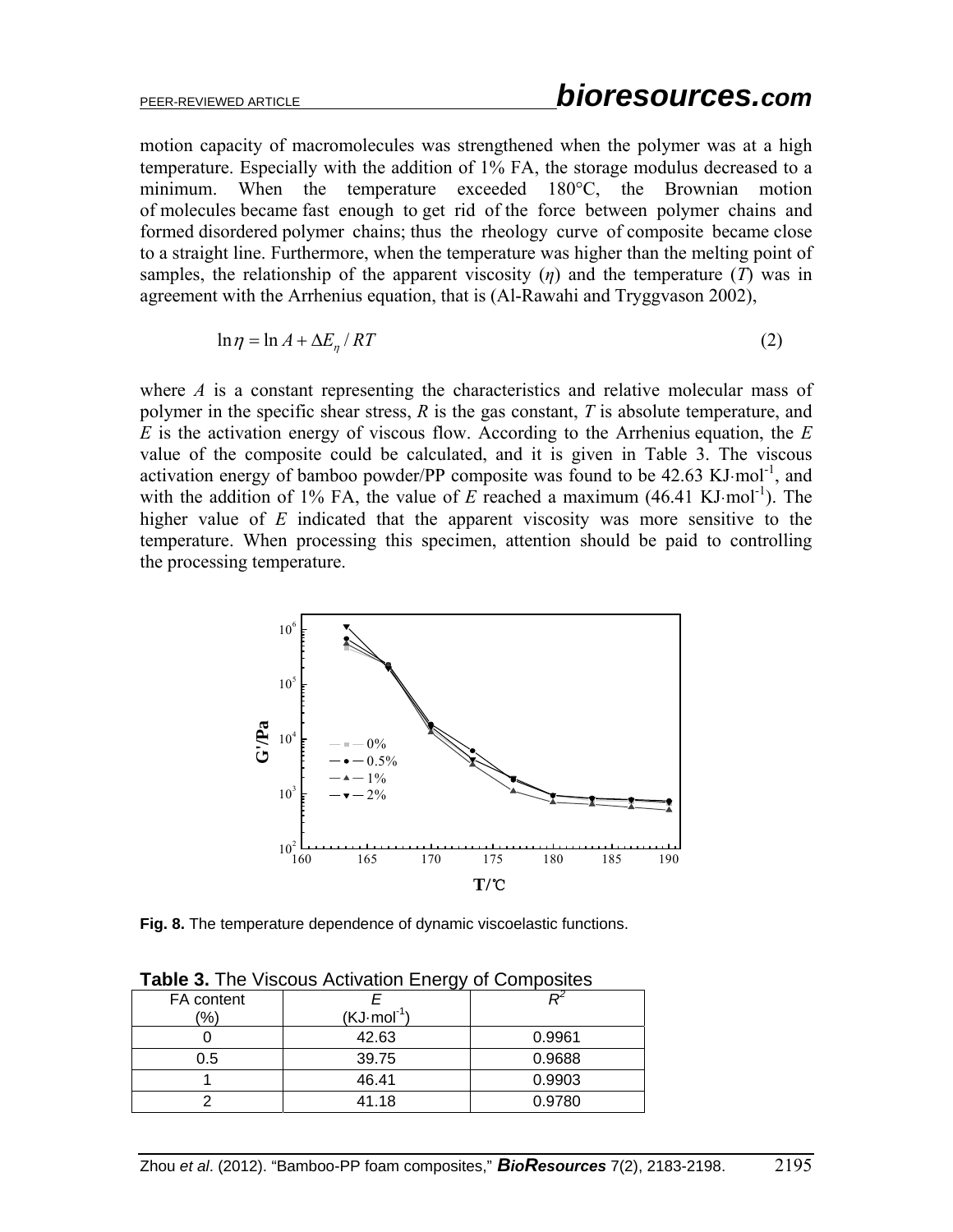## **CONCLUSIONS**

- 1. The 33 wt% bamboo powder/PP foamed composite with the modified exothermic FA showed better physico-mechanical properties and cell structure than that with exo-endothermic FA.
- 2. The optimum amount of both exothermic and exo-endothermic FA was 1%. With the addition of 1% modified exothermic FA, the density of foamed composite decreased by 14.2% and the mechanical strengths increased by 16.8% to 40.2% compared with the non-foamed composite.
- 3. The rotation rheological results indicated that the composites exhibited the "Payne effect" and the critical shear strain was 0.02%. Frequency scan results showed that the modulus decreased with 1% and 2% modified exothermic FA and the flowing behavior of foamed composites improved. When adding FA, the slopes of plotting lg*G*′ versus lg*f* in the low *f* region (terminal range) was slightly reduced, which indicated that the homogeneity of the composite decreased. The slope of the non-foamed composite was 0.591, and it was reduced to 0.561 for the composites containing 1% FA. The shear rate sweep results indicated that the composites showed typical non-Newtonian pseudoplastic fluid behavior, and the non-Newtonian fluid index increased with the increase of FA amount. The activation energy of viscous flow of the composite with 1% modified exothermic FA was  $46.41 \text{ KJ/mol}^{-1}$  with an 8.9% increase compared with the non-foamed composite.

## **ACKNOWLEDGMENTS**

 The authors gratefully acknowledge the support from National Natural Science Foundation, China, 30671637 and Natural Science Foundation of Fujian Province, China, 2010J01271.

# **REFERENCES CITED**

- Al-Rawahi, N. Z., and Tryggvason, G. (2002). "Numerical simulation of dendritic solidification with convection: Two-dimensional geometry," *Journal of Computational Physics* 180, 471-496.
- Bledzki, A. K., and Omar, F. (2006a). "Microcellular injection molded wood fiber-PP composites: Part I - Effect of chemical foaming agent content on cell morphology and physico-mechanical properties," *Journal of Cellular Plastics* 42(1), 63-76.
- Bledzki, A. K., and Omar, F. (2006b). "Microcellular injection molded wood fiber-PP composites: Part II - Effect of wood fiber length and content on cell morphology and physico-mechanical properties," *Journal of Cellular Plastics* 42(1), 77-88.
- Bledzki, A. K., and Omar, F. (2005). "Effects of the chemical foaming agents, injection, parameters, and melt-flow index on the microstructure and mechanical properties of microcellular injection-molded wood-fiber/polypropylene composites," *Journal of Applied Polymer Science* 97, 1092-1094.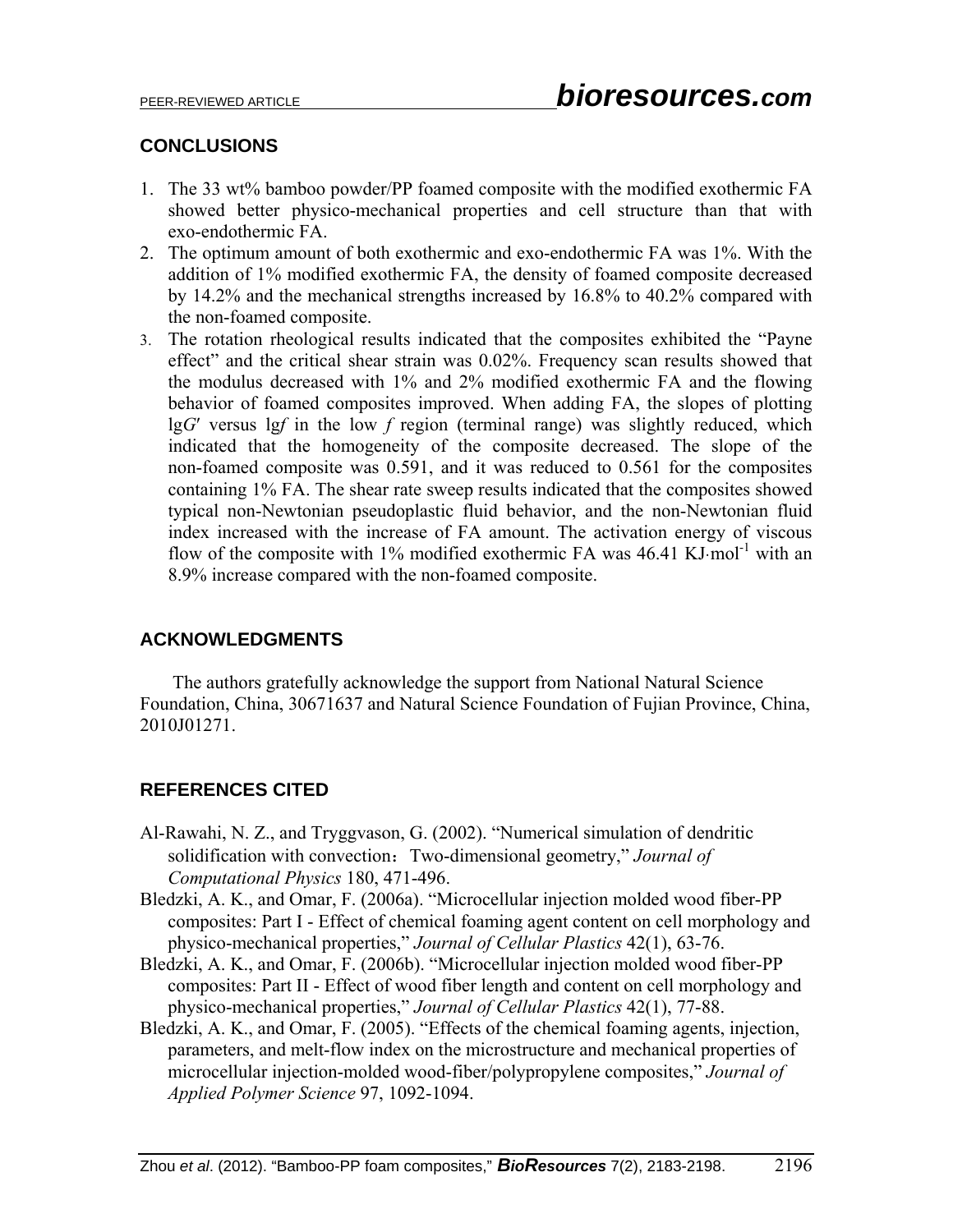- Bledzki, A. K., Zhang, W. Y., and Omar, F. (2005). "Microfoaming of flax and wood fibre reinforced polypropylene composites," *European Journal of Wood and Wood Products* 63(1), 30-37.
- Chen L. J., and Chen H. Q. (2005). "Study on the active substances effect on the property of AC blowing agent and their activated mechanism," *Insulation Material* 1, 31-32.
- Clemons, C. (2002). "Wood-plastic composites in the United States- The interfacing of two industries," *Forest Prod. J*. 52, 10-18.
- Faruk, O., Bledzki, A. K., and Matuana, L. M. (2007). "Microcellular foamed wood-plastic composites by different processes: A review," *Macromolecular Materials and Engineering* 292(2), 113-127.
- Ferry, J. D. (1980). *Viscolelastic Properties of Polymers*, John Wiley & Sons, Inc., New York.
- Gu, F., Wang, S. F., Song, C. F., Lü, M. K., Qi, Y. X., Zhou, G. J., Xu, D., and Yuan, D. R. (2003). "Synthesis and luminescence properties of SnO2 nanoparticles," *Chem. Phys. Letters* 372, 451.
- Lakkad, S. C., and Patel, J. M. (1980). "Mechanical properties of bamboo: A new natural composite," *Fiber Science*&*Technology* 14, 319-322.
- Lee, Y. H. (2008). "Foaming of wood flour/polyolefin/layered silicate composites," Ph.D Thesis, University of Toronto
- Lion, A., and Kardelky, C. (2004). "The payne effect in finite viscoelasticity," *Inter. Jour. Plast*. 20, 1313-1345.
- Matuana, L. M., Park, C. B., and Balatinecz, J. J. (1997). "Processing and cell morphology relationships for microcellular foamed PVC/wood-fiber composites," *Poly. Eng. Sci*. 37(7), 1137-1147.
- Matuana, L. M., Park, C. B., and Balatinecz, J. J. (1998). "Cell morphology, and property relationships of microcellular foamed PVC-wood fiber composites," *Poly. Eng. Sci*. 38(11), 1862-1872.
- Nawadon P., and Sirijutaratana C. (2011). "Influences of particle sizes and contents of chemical blowing agents on foaming wood plastic composites prepared from poly(vinyl chloride) and rice hull," *Materials and Design* 32, 2844-2850.
- Payne, A. R., and Whitaker, R. E. (1971). "Low strain dynamic properties of filled rubbers," *Rubber Chem. Technol*. 44, 440-479.
- Rachtanapun, P. S., Selke, E. M., and Matuana, L. M. (2003). "Microcellular foam of polymer blends of HDPE/PP and their composites with wood fiber*,*" *Journal of Applied Polymer Science* 88, 2842-2850.
- Rizvi, G. M., Park, C. B., and Matuana, L. M. (2000). "Foaming of PS/wood fiber composites using moisture as a blowing agent," *Polymer Engineering Science* 40(10), 2124-2132.
- Shi, T. J., and Wu, D. F. (2009). *Polymer Rheology Base*, Chemical Industry Press, Beijing, China, 49-51.
- Xiao, K. Q., Zhang, I. C., and Zarudi, I. (2007). "Mechanical and rheological properties of carbon nanotube-reinforced polyethylene composites," *Composites Science and Technology* 67(2), 177.